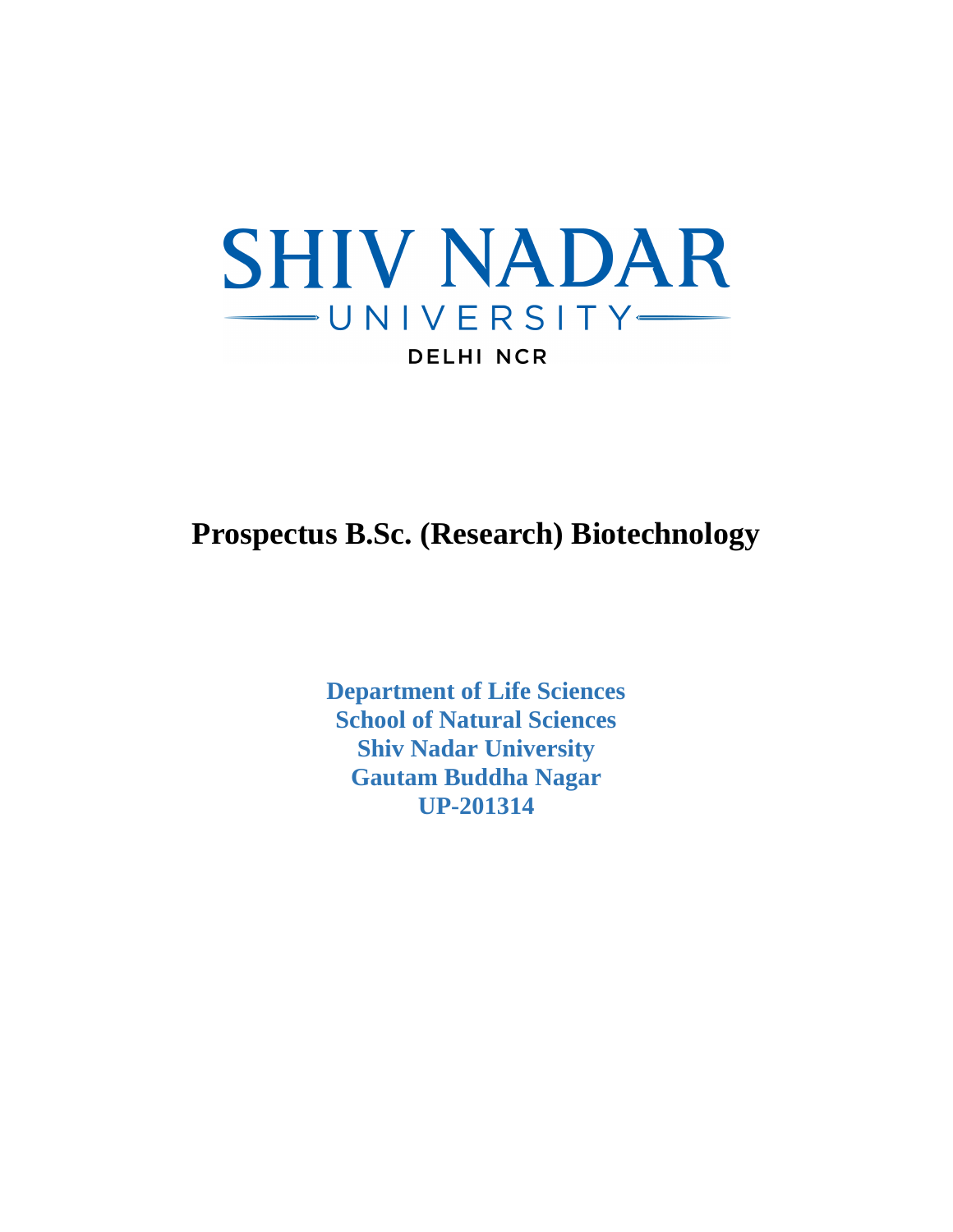## **B.Sc. (Research) Biotechnology**

#### **Overview**

The Department of Life Sciences at Shiv Nadar University imparts teaching and research that expand knowledge of biology and biotechnology. By introducing undergraduate students through B.Sc. (Research) Biotechnology program to the fundamentals and advances of biology, the Department prepares students with in-depth and wide knowledge related to biology and applications, as well as the next generation of scholars and teachers. The Department's teaching and research fields of specialization include Biochemistry, Bacteriology, Cell biology, Cell signalling, Molecular biology, Genetics, Neuroscience, Parasitology, Plant science, Virology and Bioinformatics. Several faculty members have interdisciplinary research interests in Chemistry, Physics and Engineering. The overall aim of the Biotechnology Major program is to effectively engage students in learning, enhance their problem solving skills, to get deeper understanding of the discipline.

#### **Program outcomes:**

- Apply knowledge of biology fundamentals and biotechnology specialization to the solution of complex biology questions.
- Skills to design and conduct appropriate experimentation, analyze and interpret data, and use rationale judgement to draw conclusions.
- An ability to apply biotechnology to produce solutions for public health and welfare**.**
- Acquire skills and knowledge of bioethics, biosafety and environmental norms.
- Carryout research and write effective scientific reports.
- To function effectively in diverse and multidisciplinary research setups.
- An ability to interact positively with global research and teaching community.

#### **Laboratory Experience**

The research going on in the Department of life sciences is multifaceted and interdisciplinary which includes Virology, Oncology, Vascular Biology, Malaria, Bacteriology, Systems and Synthetic Biology, Computational biology, Plant biology, Bioinformatics and Drug discovery. The Department of Life Sciences has state of the art laboratories equipped with advanced instruments like FACS Aria, Fluorescent and Confocal Microscopes, Real time PCR machines and 2D gel electrophoresis. In addition to these there are Biosafety level 2 culture laboratories,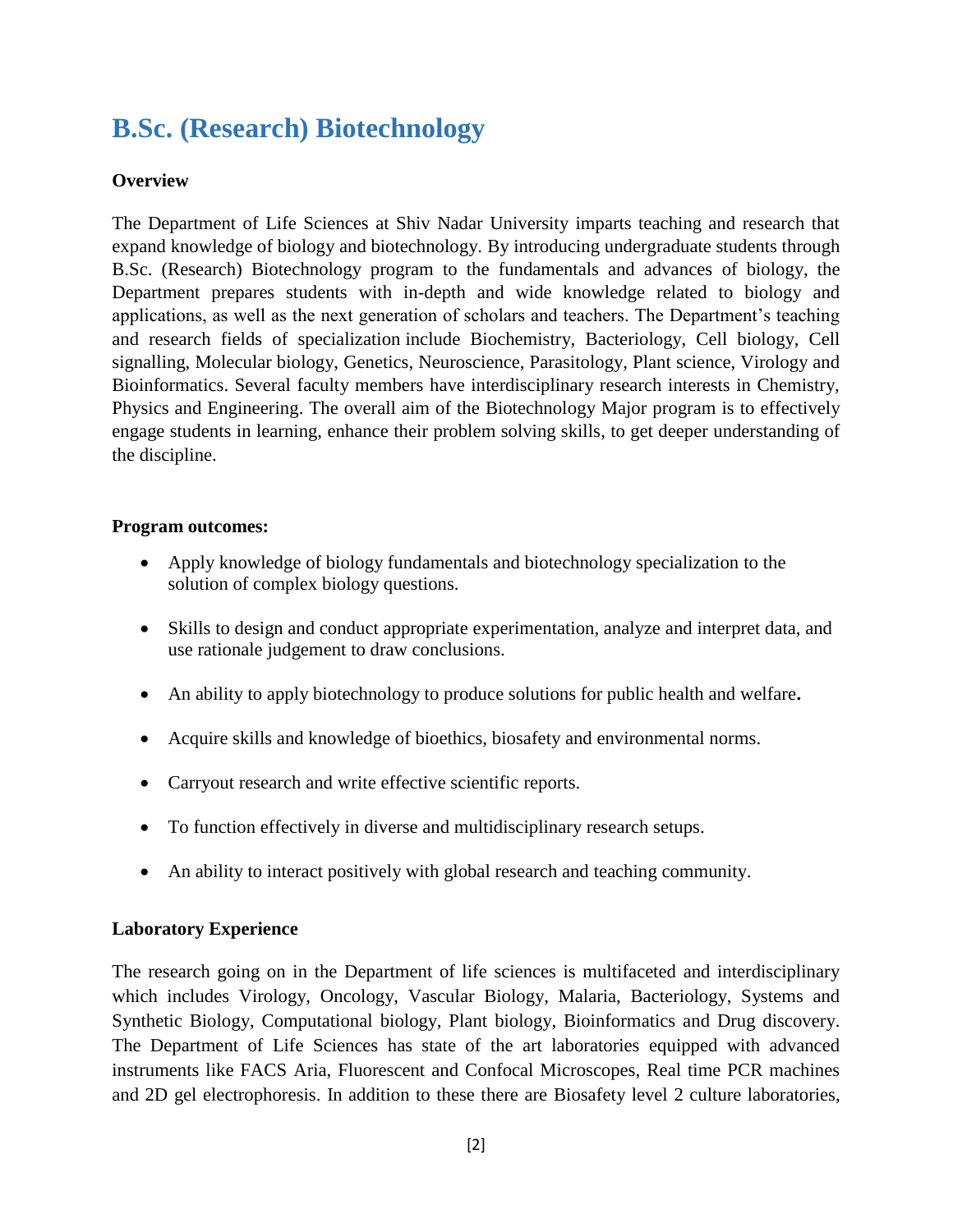and animal and bacterial cell culture facilities equipped with Biosafety hoods, incubators, circulating water baths, liquid nitrogen Cylinders,  $-70^{\circ}$ C and  $-20^{\circ}$ C deep freezers.

#### **Research Focus:**

B.Sc. (Research) Biotechnology program is research driven and equips students with research experience in academic setup. The program requires each student to engage in a research project for six months to one year in their chosen topic. Students learn to formulate hypothesis, design and performs experiments, analyze data and write scientific reports. Students also have a choice to perform a semester of research in another university/ industry too.

## **Credit Requirements for Major in Biotechnology**

**Core Courses:** Within the duration of UG program, a student is expected to complete 111 credits of courses, including core and electives.

**UWE:** Within the duration of UG program, a student is expected to complete a minimum of 18 credits of UWE offered by other departments of science, engineering, and humanities.

**CCC:** Within the duration of UG program, a student is expected to complete a minimum of 18 credits of CCC courses offered by all the departments of science, engineering, and humanities. A total of 42 credits of combined CCC and UWE must be completed for UG program.

| <b>Course Code</b>                                               | <b>Name of the Course</b>                                                                                                      | No. of<br><b>Credits</b> |  |
|------------------------------------------------------------------|--------------------------------------------------------------------------------------------------------------------------------|--------------------------|--|
| I Semester                                                       |                                                                                                                                | L:T:P                    |  |
| <b>BIO101</b>                                                    | <b>Fundamentals of Computers</b>                                                                                               | 2:0:1                    |  |
| <b>CHY111</b><br><b>BIO102</b><br><b>BIO103</b><br><b>BIO104</b> | <b>Chemical Principles</b><br><b>Plant Sciences I</b><br><b>Animal Sciences I</b><br><b>Ecology and Environmental Sciences</b> | 3:1:1                    |  |
|                                                                  |                                                                                                                                | 2:0:1                    |  |
|                                                                  |                                                                                                                                | 2:0:1                    |  |
|                                                                  |                                                                                                                                | 2:0:1                    |  |
| <b>MAT020</b>                                                    | <b>Basic Calculus</b>                                                                                                          | 3:1:0                    |  |
|                                                                  | <b>Total Credits for I semester</b>                                                                                            | 21                       |  |
| <b>II</b> Semester                                               |                                                                                                                                |                          |  |

### **Life Sciences Course Catalog**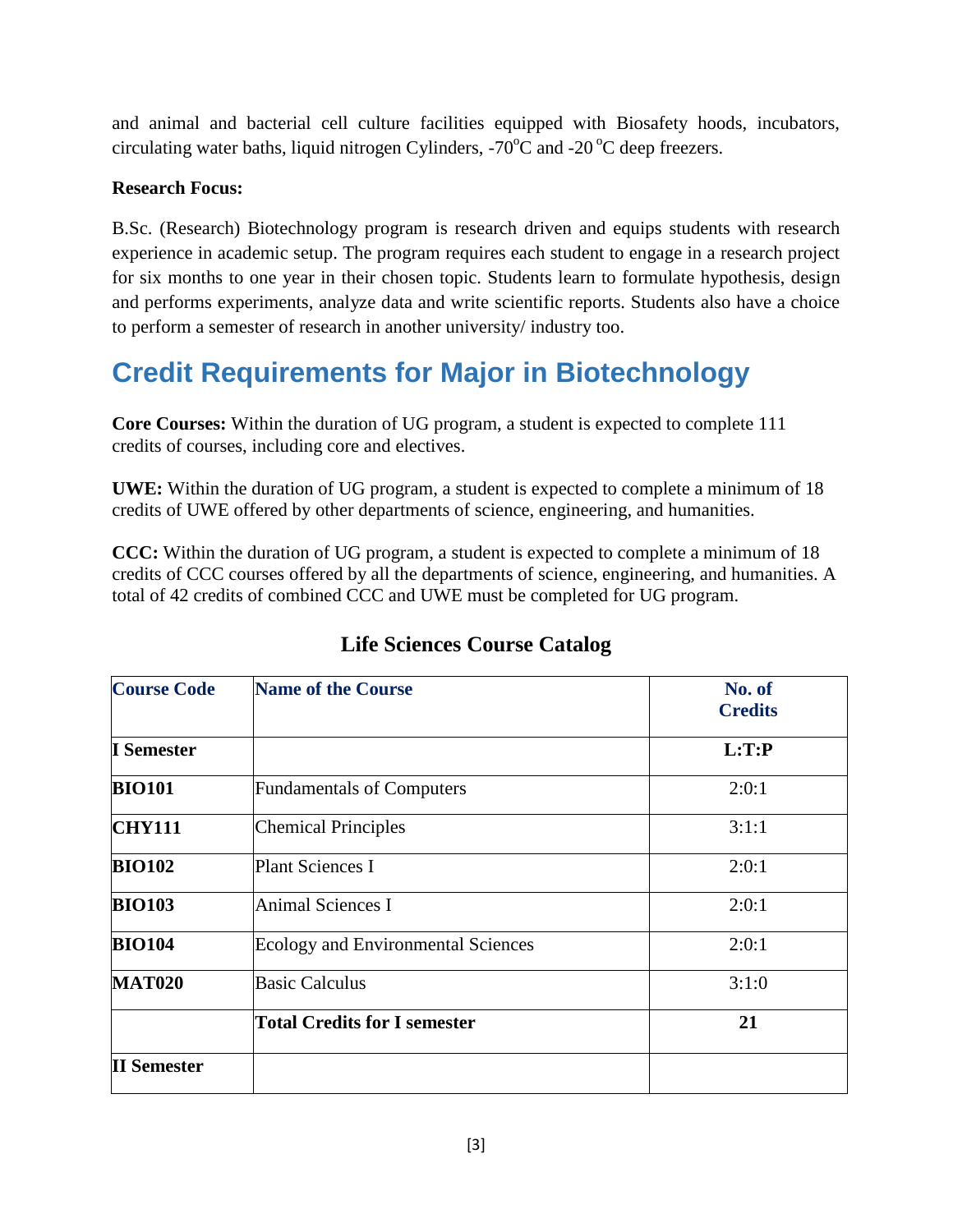| <b>CHY122</b>        | Basic Organic Chemistry I                | 2:1:1 |
|----------------------|------------------------------------------|-------|
| <b>MAT084</b>        | <b>Basic Probability and Statistics</b>  | 3:1:0 |
| <b>PHY108</b>        | Physics for Life                         | 3:0:1 |
| <b>BIO105</b>        | <b>Plant Sciences II</b>                 | 2:0:1 |
| <b>BIO106</b>        | <b>Animal Sciences II</b>                | 2:0:1 |
|                      | <b>Total Credits for II semester</b>     | 18    |
| <b>III Semester</b>  |                                          |       |
| <b>BIO201</b>        | <b>Cell Biology and Genetics</b>         | 2:0:1 |
| <b>BIO202</b>        | Microbiology                             | 2:0:1 |
| <b>BIO203/PHY255</b> | Biophysics                               | 2:0:1 |
| <b>BIO204</b>        | Biochemistry                             | 2:0:1 |
|                      | <b>Total Credits for III semester</b>    | 12    |
| <b>IV Semester</b>   |                                          |       |
| <b>BIO205</b>        | <b>Bio-Analytical Techniques</b>         | 2:0:1 |
| <b>BIO 206</b>       | <b>Fundamentals of Molecular Biology</b> | 2:0:1 |
| <b>BIO 207</b>       | Immunology                               | 2:0:1 |
| <b>BIO 208</b>       | <b>Bioinformatics</b>                    | 2:0:1 |
|                      | <b>Total Credits for IV semester</b>     | 12    |
| <b>V</b> Semester    |                                          |       |
| <b>BIO301</b>        | <b>Animal Biotechnology</b>              | 2:0:1 |
| <b>BIO302</b>        | <b>Plant Biotechnology</b>               | 2:0:1 |
| <b>BIO303</b>        | <b>Recombinant DNA Technology</b>        | 2:0:1 |
| <b>BIO 304</b>       | <b>Industrial Biotechnology</b>          | 2:0:1 |
|                      | <b>Total Credits for V semester</b>      | 12    |
| <b>VI</b> Semester   |                                          |       |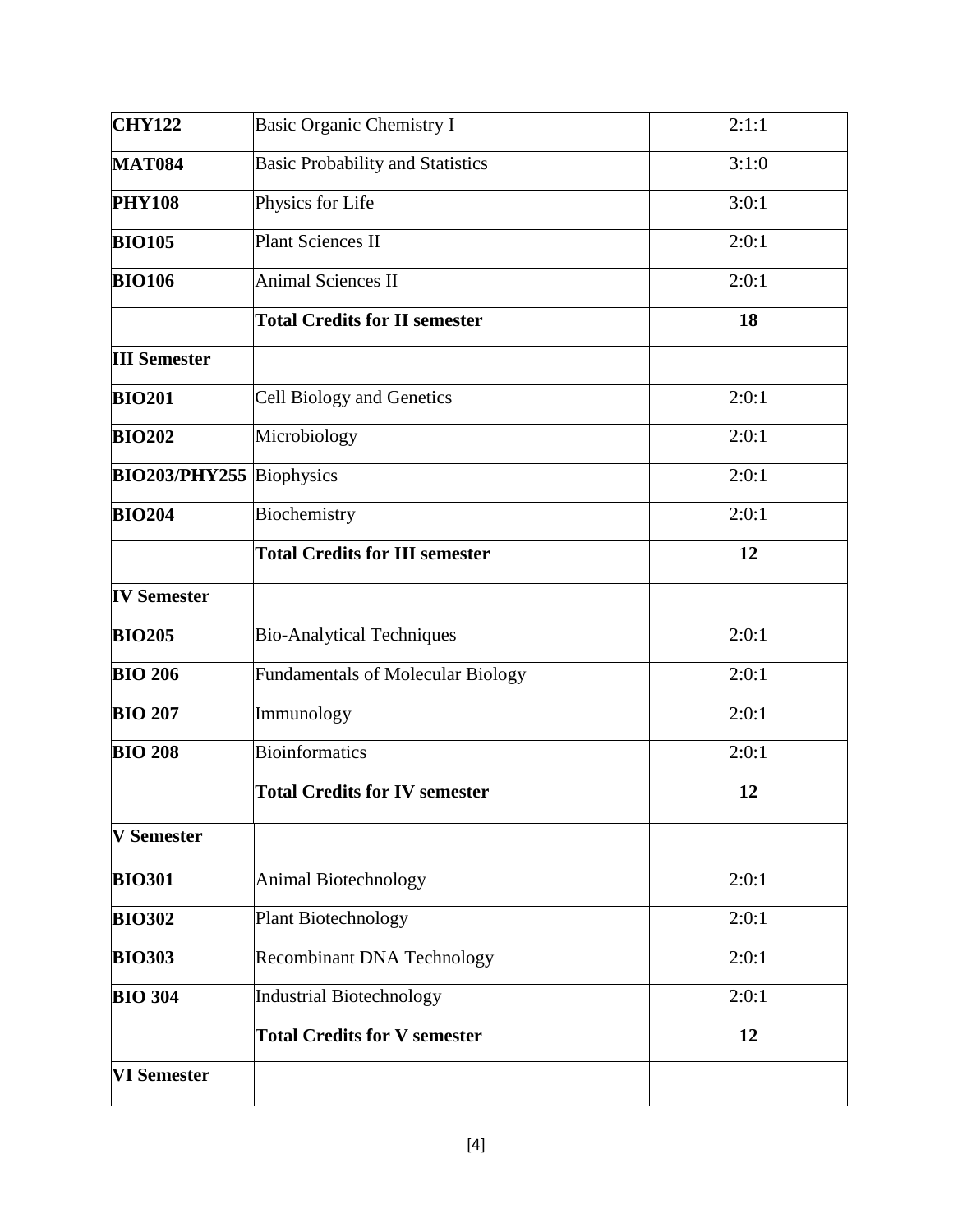| <b>BIO305</b>                     | Genomics ,Proteomics & System Biology                              | 3:0:0      |
|-----------------------------------|--------------------------------------------------------------------|------------|
| <b>BIO310</b>                     | <b>Biology of Infectious Diseases</b>                              | 3:0:0      |
| <b>BIO307</b>                     | IPR, Patent Laws & Bioethics                                       | 3:0:0      |
|                                   | Elective1 BIO308 Drug Design and Drug Development *                | 2:0:1      |
| Elective2 BIO309 Cancer Biology * |                                                                    | 3:0:0      |
|                                   | Elective3 BIO313 Cell Signaling and Neurosciences*                 | 2:0:1      |
|                                   | Elective4 BIO314 Host Pathogen Interaction & Vascular Dysfunction* | 2:0:1      |
|                                   | * any one of the elective from the above 4 can be<br>selected      |            |
|                                   | <b>Total credits for VI semester</b>                               | 12         |
| <b>VII</b> semester               |                                                                    |            |
| <b>BIO401</b>                     | <b>Research Methodology</b>                                        | 3:0:0      |
| <b>BIO402</b>                     | <b>Internal Project Dissertation</b>                               | 9          |
|                                   | <b>Total Credits for VII semester</b>                              | 12         |
| <b>VIII</b> semester              |                                                                    |            |
| <b>BIO403</b>                     | <b>Project Dissertation</b>                                        | 12         |
|                                   | <b>Total Credits for VIII semester</b>                             | 12         |
|                                   | <b>Total course major credits</b>                                  | <b>111</b> |
|                                   | <b>CCC/ UWE credits</b>                                            | 42         |
|                                   | (A minimum of 18 credits of each CCC and UWE<br>are required)      |            |
|                                   | Total Credit requirement for B.Sc (Research)<br>Biotechnology      | 153        |

**\*One elective is mandatory for full-filling major degree requirement**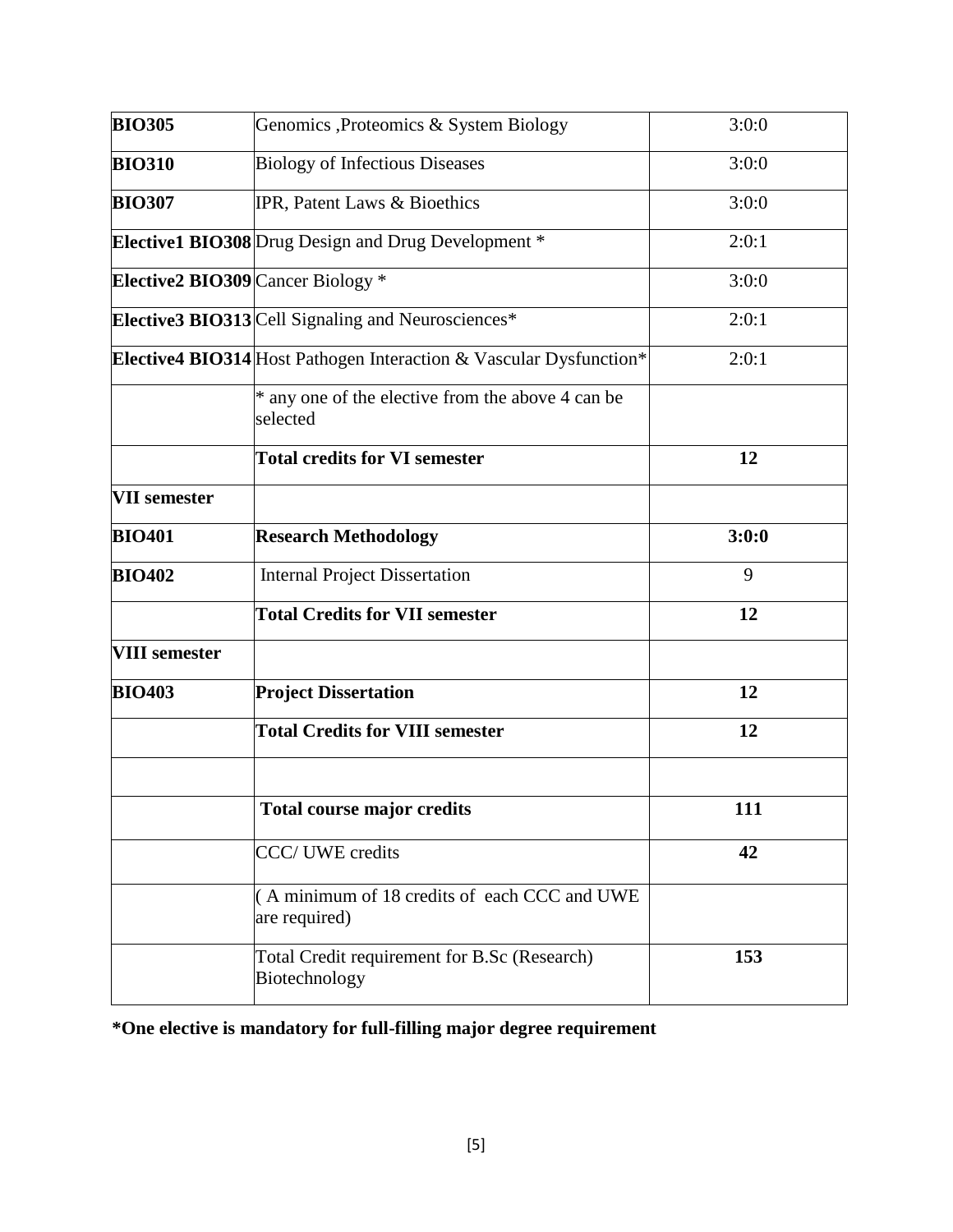#### **B.Sc. (Research) Biotechnology Program**

#### **Learning outcomes of various courses**

#### **Semester I**

#### **BIO101 Fundamentals of Computers**

- (a) Work on linux machines.
- (b) Make programs in PERL.
- (c) Perform sequence analysis of laboratory generated or publically available sequence data.

#### **BIO102 Plant Sciences 1**

- (a) Understand and explain the fundamental concepts of plant classification, identification and systematics.
- (b) Use the morphological, anatomical and genetic information to derive phylogenetic relationships or among various plant groups.
- (c) Demonstrate the ability to differentiate various plant-like forms based on their morphology and anatomy.
- (d) Apply the knowledge of plant ecology and economic importance in various biotechnological applications like agriculture, natural products, industry, biomedicine.

#### **BIO103 Animal Sciences 1**

- (a) Understand the evolution pattern and importance of different systems in Invertebrates.
- (b) Able to correlate the importance of different physiological processes in invertebrate parasites like malaria, leishmania etc.
- (c) Understand the similarities and differences between invertebrate and vertebrate physiology and anatomy.

#### **BIO104 Ecology and Environmental Sciences**

- (a) Obtain an idea about the wild life and conservation methods used.
- (b) Learn the restoration strategies for ecological restoration.
- (c) Lean about Biosphere reserves in India and their detailed method of working.

#### **Semester II**

#### **BIO203 Plant Sciences II**

- (a) Understand and explain the fundamental concepts of plant metabolism.
- (b) Understand molecular mechanisms of plant development
- (c) Demonstrate ability to differentiate various plant-like forms based on their morphology and anatomy.

#### **Animal Sciences II**

- (a) Understand the physiology of cell and tissues.
- (a) Correlate the importance of different physiological processes in invertebrate parasites like malaria, leishmania etc.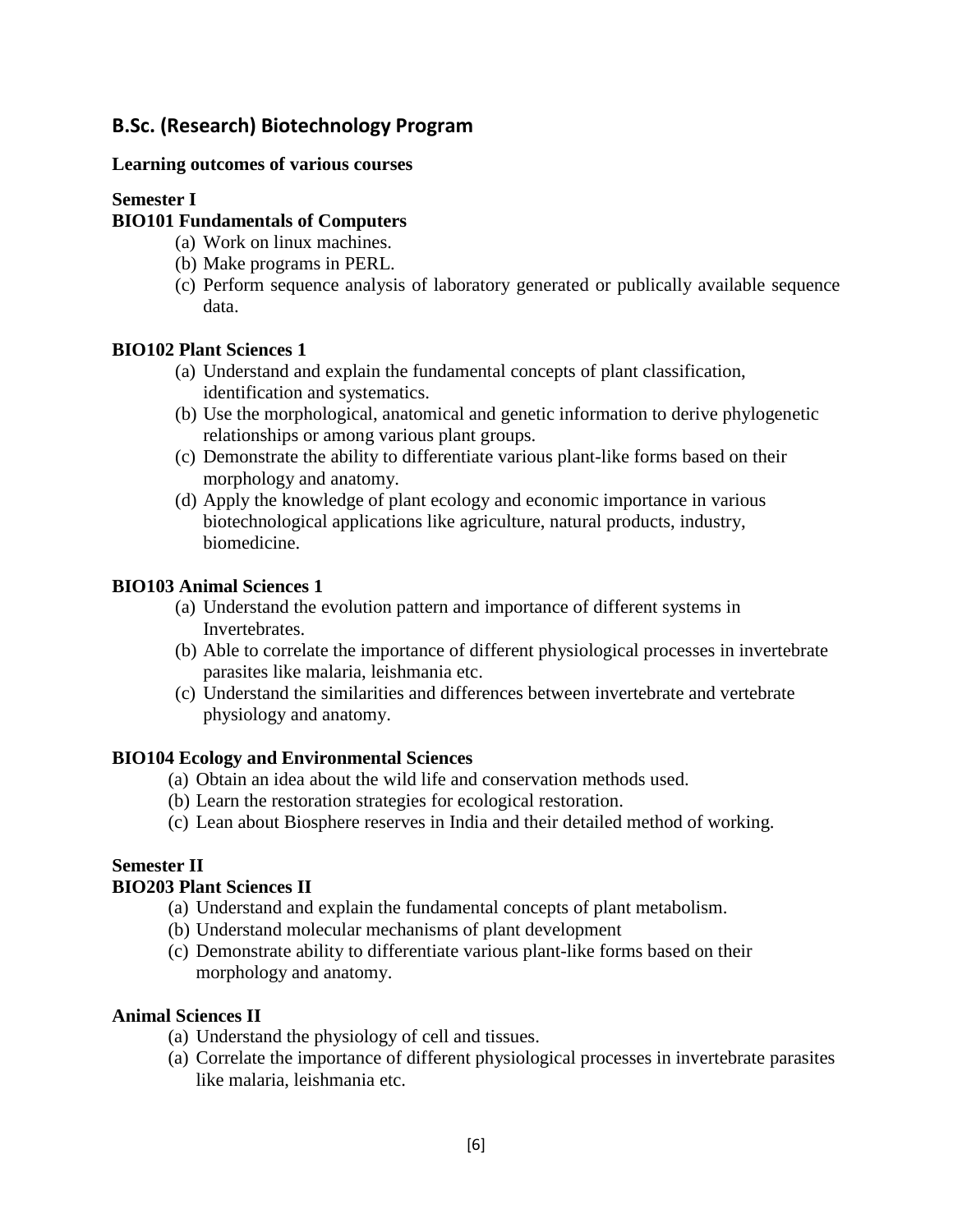(b) Understand the similarities and differences between invertebrate and vertebrate physiology and anatomy.

#### **Semester III**

#### **BIO201 Cell Biology and Genetics**

- (a) Discuss and attempt solving problems in most of the basic and advanced topics in Cell Biology and basics of Genetics.
- (b) Conduct basic experiments pertaining to cell biology.

#### **BIO202 Microbiology**

- (a) Identify key concepts and skills that are central to microbiology
- (b) Acquired skills for basic microbiology experiments
- (c) Development of scientific competency that would have enduring and lasting value beyond the classroom and laboratory.

#### **BIO204 Biochemistry**

- (a) Define the structure and role and importance of biological molecules.
- (b) Describe the major concepts of Biochemistry.
- (c) Student develop skills perform and demonstrate biochemical assays.

#### **Semester IV**

#### **BIO205, Bioanalytical Techniques**

- (a) Students will be able to learn bioanalytical techniques principles.
- (b) Students can understand and operate standard laboratory equipment.
- (c) Student develop skills perform and demonstrate biochemical assays.

#### **BIO206, Fundamentals of Molecular Biology**

- (a) Able to understand molecular mechanisms of replication, transcription, regulation of gene expression and translation.
- (b) Applications of recombinant Gene Technology and its manipulations.

#### **BIO207, Immunology**

- (a) Familiarize with basic concepts of immunology.
- (b) Ability to differentiate function of immune system and basic immune cell types.

#### **Semester V**

#### **BIO301, Animal Biotechnology**

- (a) Understand the application of all the molecular approaches in animal system.
- (b) Learn basics and hands on learning about *in vitro* Cell and tissue culture.

#### **BIO302 Plant Biotechnology**

- (a) Understand and explain the fundamental concepts of the plant regeneration and tissue culture and its role in crop improvement.
- (b) Use the available molecular tools to design strategies for genetic improvement of crops and non-crop plant species.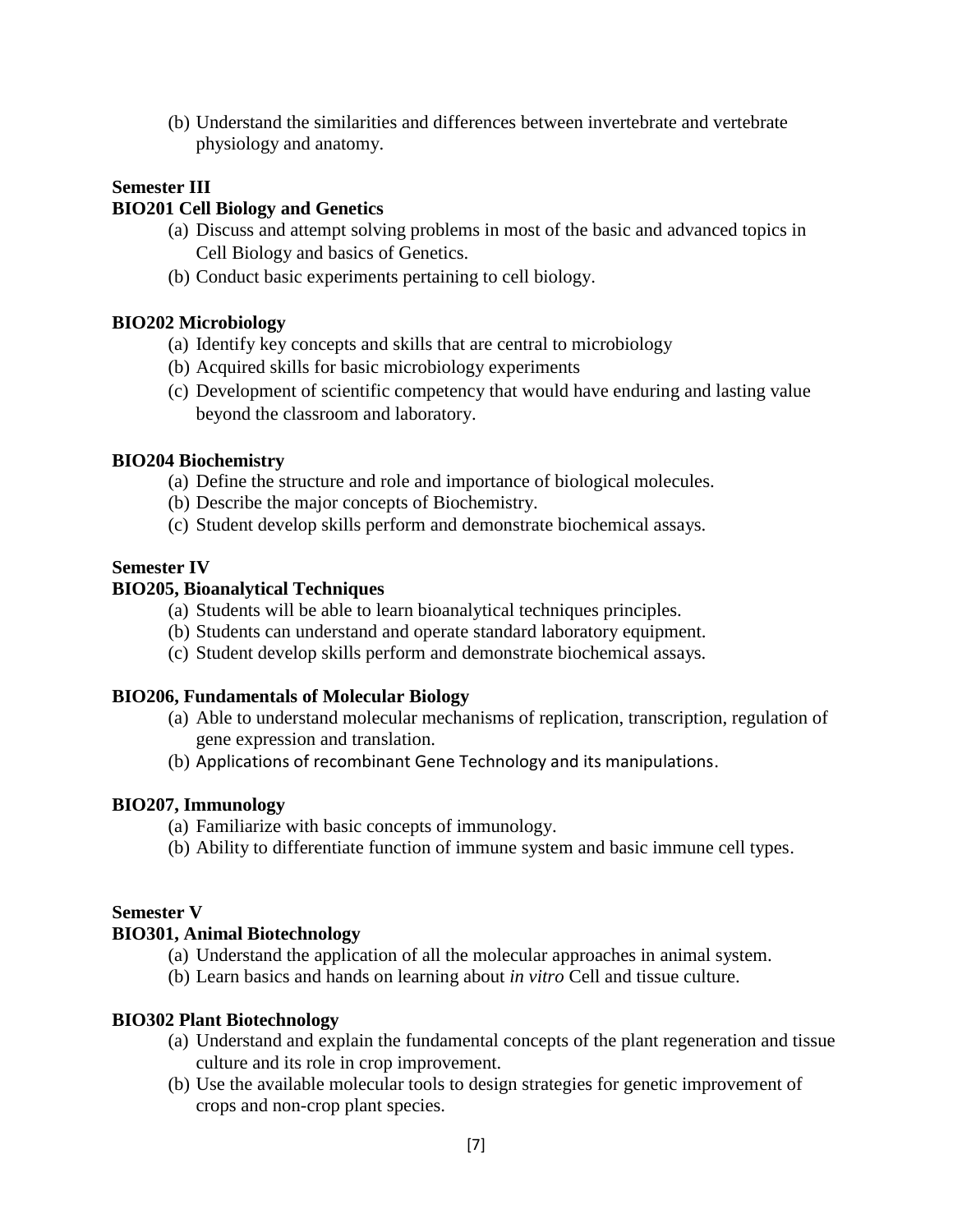(c) Demonstrate ability to think analytically by analysing different experimental conditions and creating set of conditions to validate the outcomes.

#### **BIO303 Recombinant DNA Technology**

- (a) Design the strategy of making a recombinant DNA
- (b) Make a recombinant DNA for further processing like expressing a recombinant protein, genome editing etc.
- (c) Make genetically modified organisms.
- (d) Design synthetic biological circuits.

#### **BIO304, Industrial Biotechnology**

- (a) Acquire skills in basic industrial techniques producing commercially important products.
- (b) Develop the qualities and transferable skills necessary for their employment in biotechnology sector

#### **Semester VI**

#### **BIO305 Genomics, Proteomics & System Biology**

- (a) Understand advanced techniques such as Next Generation Sequencing and
- (b) Learns proteomics such as mass spectrophotometer, 2D electrophoresis etc.,

#### **BIO306 Biology of infectious diseases**

(a) Will understand the biology behind infection, pathogenesis and role of innate immune and adaptive immune system in infectious diseases.

#### **Semester VII & VIII**

#### **Internal or external research project**

- (a) Learn formulate hypothesis, design and performs experiments, analyze data and write scientific report.
- (b) Can make significant contribution for a journal article.